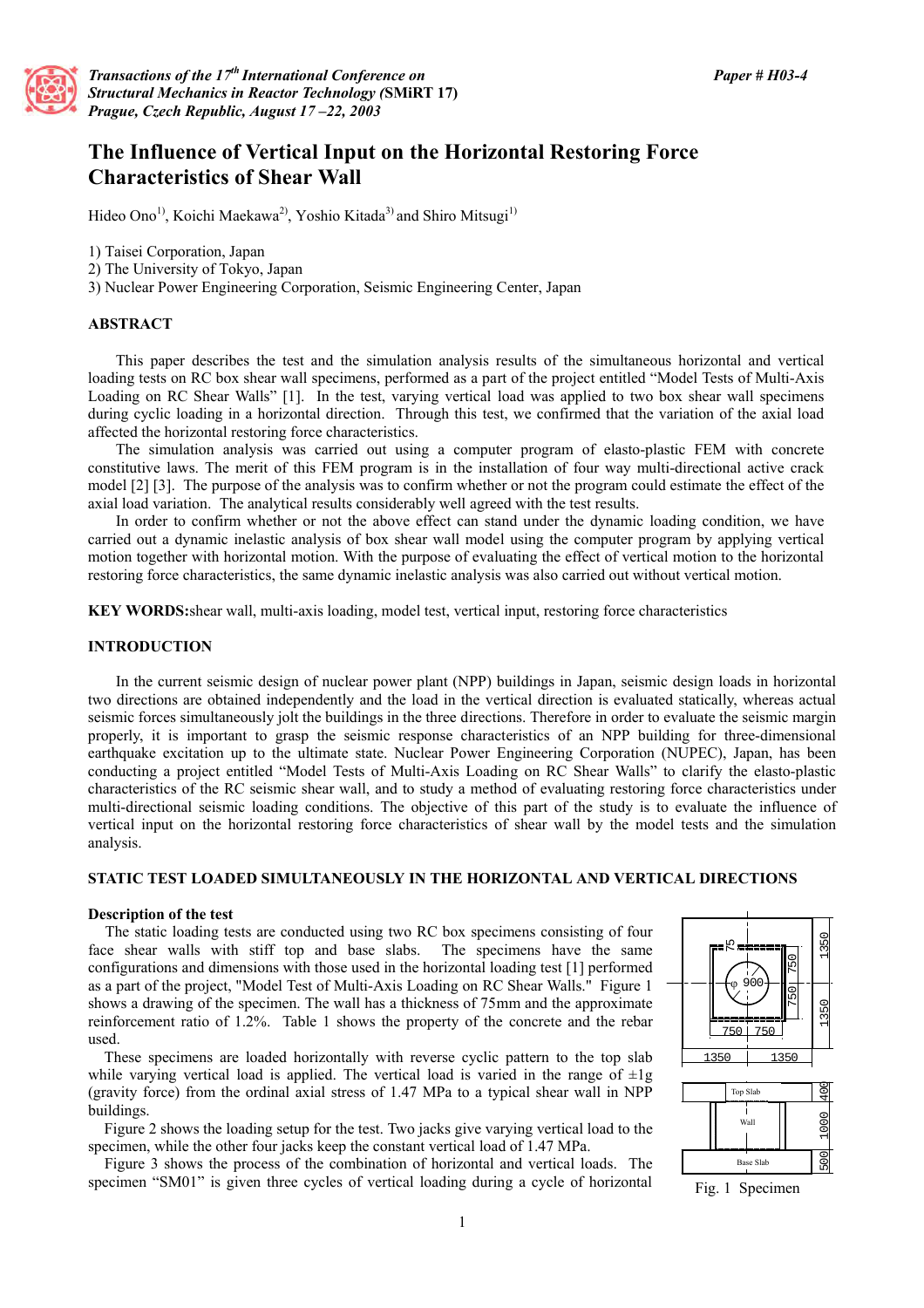loading. On the other hand the specimen "SM02" is given eight cycles of vertical loading during a cycle of horizontal loading. The vertical load is not changed in the cycles where the total deformation angle is larger than  $6\times10^{-3}$ .

| Table 1 Material Property |                           |          |      |      |                         |             |     |
|---------------------------|---------------------------|----------|------|------|-------------------------|-------------|-----|
| Concrete                  |                           | Rebar    |      |      |                         |             |     |
| Item                      | Unit                      | Specimen |      | Item | Unit                    | D6(at wall) |     |
|                           |                           | SM01     | SM02 |      |                         |             |     |
| Young's Modulus           | GPa                       | 28.5     | 28.4 |      | Young's Modulus         | GPa         | 176 |
| Compressive Strength      | MPa                       | 36.0     | 35.9 |      | <b>Yield Strength</b>   | MPa         | 374 |
| Poisson's Ratio           |                           | 0.20     | 0.20 |      | Tensile Strength        | MPa         | 470 |
| Strain at Peak Strength   | $\times$ 10 <sup>-6</sup> | 1964     | 2027 |      | Strain at Peak Strength | $\%$        | 28  |



Unbonded Steel Rod for Costant Vertical Load

Fig. 2 Loading Setup



Fig. 3 Loading Patterns

# **Test Results**

The relationships between shear force and total deformation angle of the specimens SM01 and SM02 are shown respectively in Fig. 4. In order to make the relationship clear, the cycle of the total deformation angle of  $6\times10^{-3}$  (the cycle of the maximum force) is extracted from Fig. 4 and shown in Fig. 5. In each case of SM01 and SM02, the shear force increases when the vertical force increases; it decreases when the vertical force decreases.

Figure 6 shows the test results plotted in the plane of shear force and the total deformation angle together with the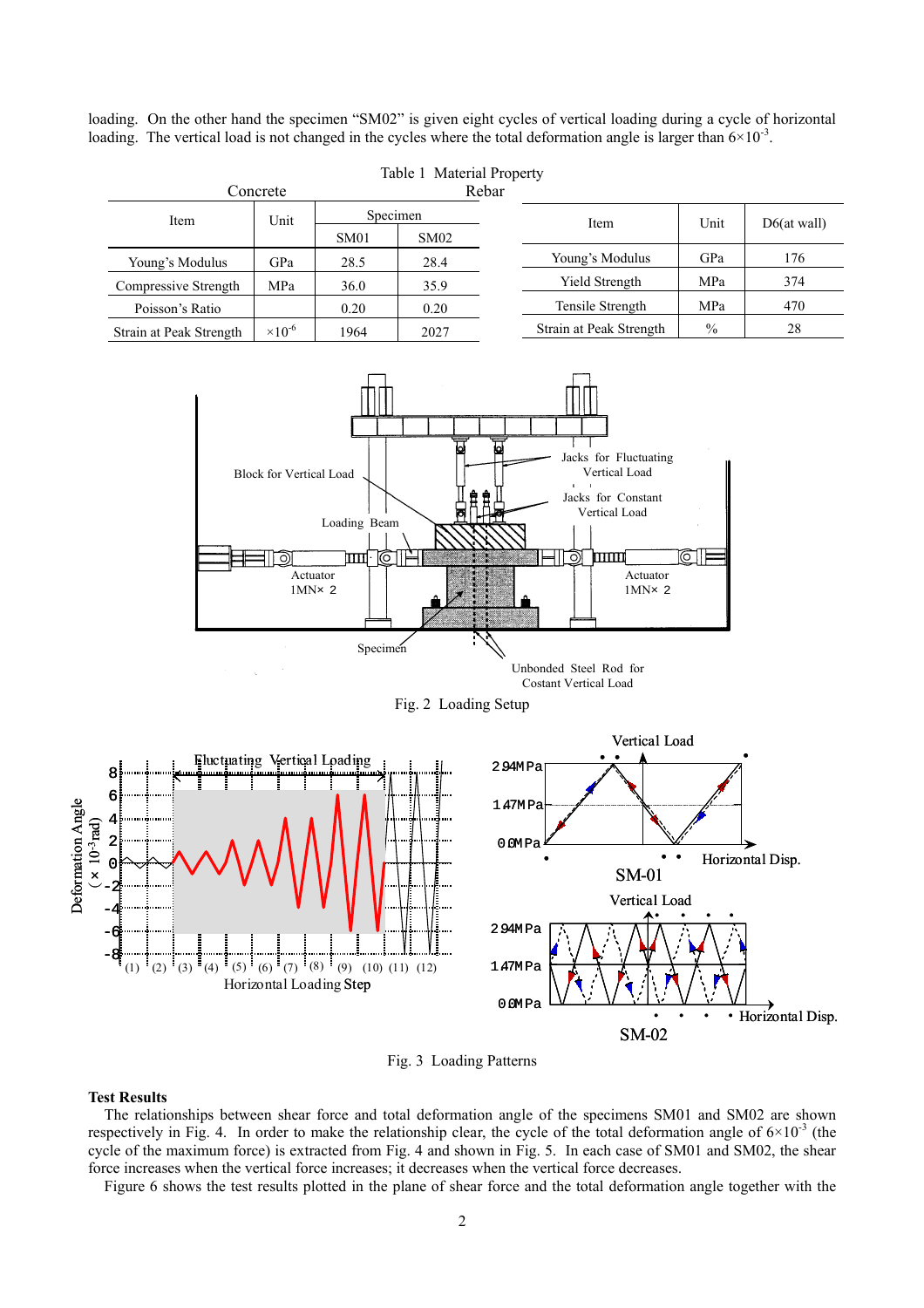skeleton curve calculated using the equation described in the Japanese technical guidelines for seismic design (JEAG) of NPPs [4]. The value of compression stress of 0 MPa, 1.47 MPa, or 2.94 MPa is substituted in the equation for each of varying vertical loads of –1g, 0g, and +1g respectively. The relationship of the shear force and total deformation angle of the test results is almost equal to the calculated result with the JEAG equation where the vertical load is kept constant at any of the three values. Thus it is confirmed that the relationship between horizontal shear force and displacement under varying axial force is estimated by substituting a constant axial force, equal to the varying force at the moment, to the JEAG equation.



# **ANALYTICAL STUDY ON THE HORIZONTAL AND VERTICAL SIMULTANEOUS LOADING TEST**

The simulation analysis was carried out for the static simultaneous horizontal and vertical loading test result together with the horizontal two directional loading test results [5], using the FEM computer program with the concrete constitutive laws employing the four way multi-directional active crack model developed by Fukuura and Maekawa [2] [3]. A three dimensional FEM model used in the simulation analysis is shown in Fig. 7. The wall and the top slab are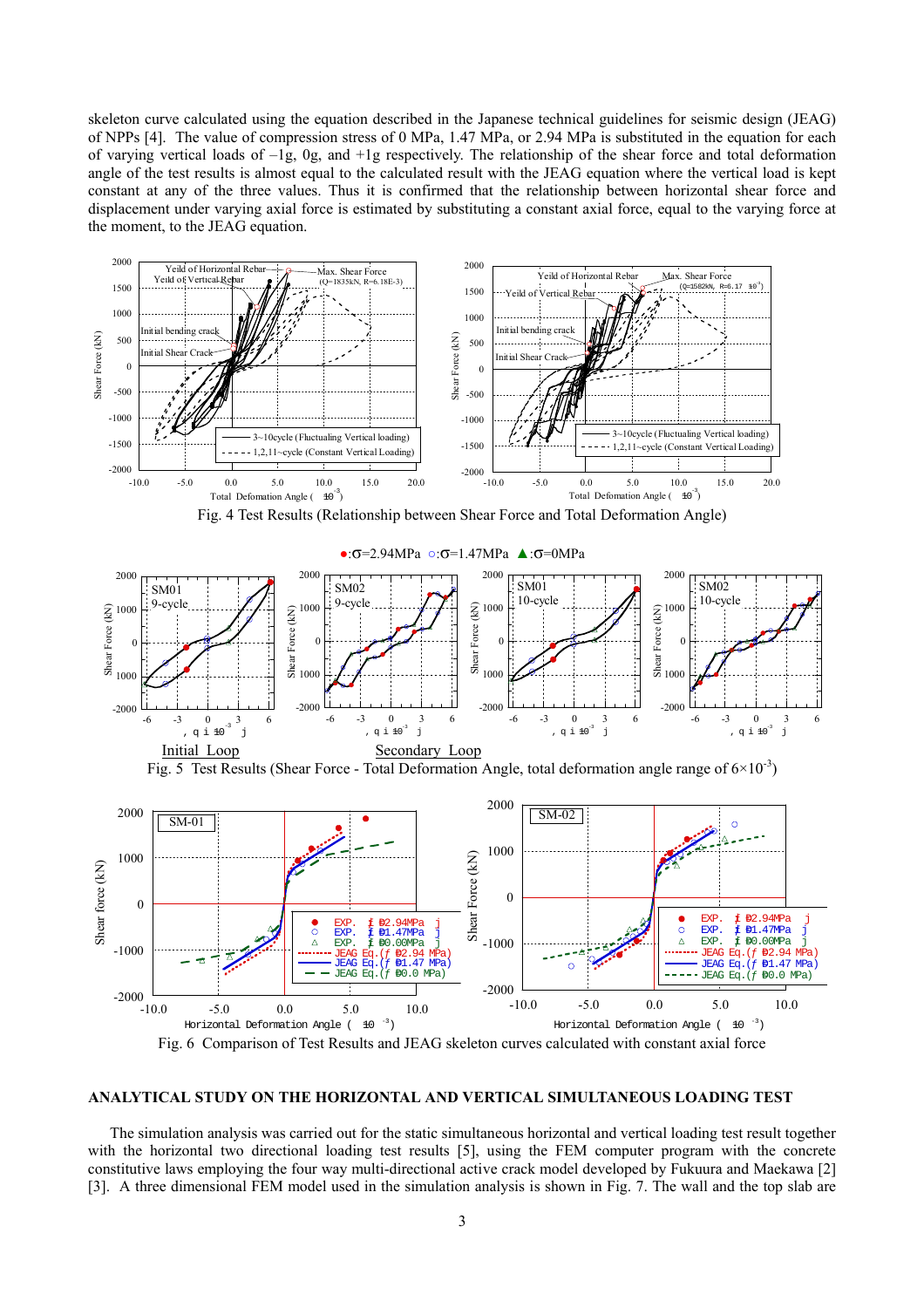modeled with layered shell elements, and a half of the specimen is modeled because of its symmetrical characteristics. Deformation for the horizontal loading is given to the center of the top slab, which is colored in gray in Fig. 7, and vertical load is distributed uniformly on the top slab.

Figure 8 shows the relationship between shear force and deformation angle, where the test results (solid line) and analytical result (doted line) are both plotted. The analytical results agree well with the test results. The results show that the program can accurately simulate non-linear characteristics of shear wall when varying horizontal and vertical loads are applied simultaneously.

The relationship between the vertical displacement at the top center of the specimen and the total deformation angle in horizontal direction is shown in Fig. 9, where test and analytical results are compared with each other. Both in the test and analysis, as the deformation angle in horizontal direction increases, vertical deformation increases. When it experiences loading history where the horizontal total deformation angle is larger than  $5\times10^{-3}$ , vertical residual deformation (vertical deformation at total deformation angle of zero) increases drastically.



Fig.7 Analytical Model



Fig. 8 Comparison between Test and Analytical Results (Shear force – Total Deformation Angle Relation)



Fig. 9 Comparison between Test and Analytical Results (Vertical Displacement vs. Total deformation angle)

# **ANALYTICAL STUDY ON THE EFFECTS OF VERTICAL MOTION ON DYNAMIC NON-LINEAR RESPONSE BEHAVIOR IN THE HORIZONTAL DIRECTION**

In the previous section, it is demonstrated that the FEM analysis program with the concrete constitutive equations employing the four way multi-directional active crack model can simulate properly the results of the horizontal and vertical simultaneous loading test. Therefore we have tried to use the program to study the effect of vertical input motion on restoring force characteristics in the horizontal direction by performing the dynamic analysis of box-type shear wall specimens model. For this analysis we have applied simultaneous horizontal and vertical input motions.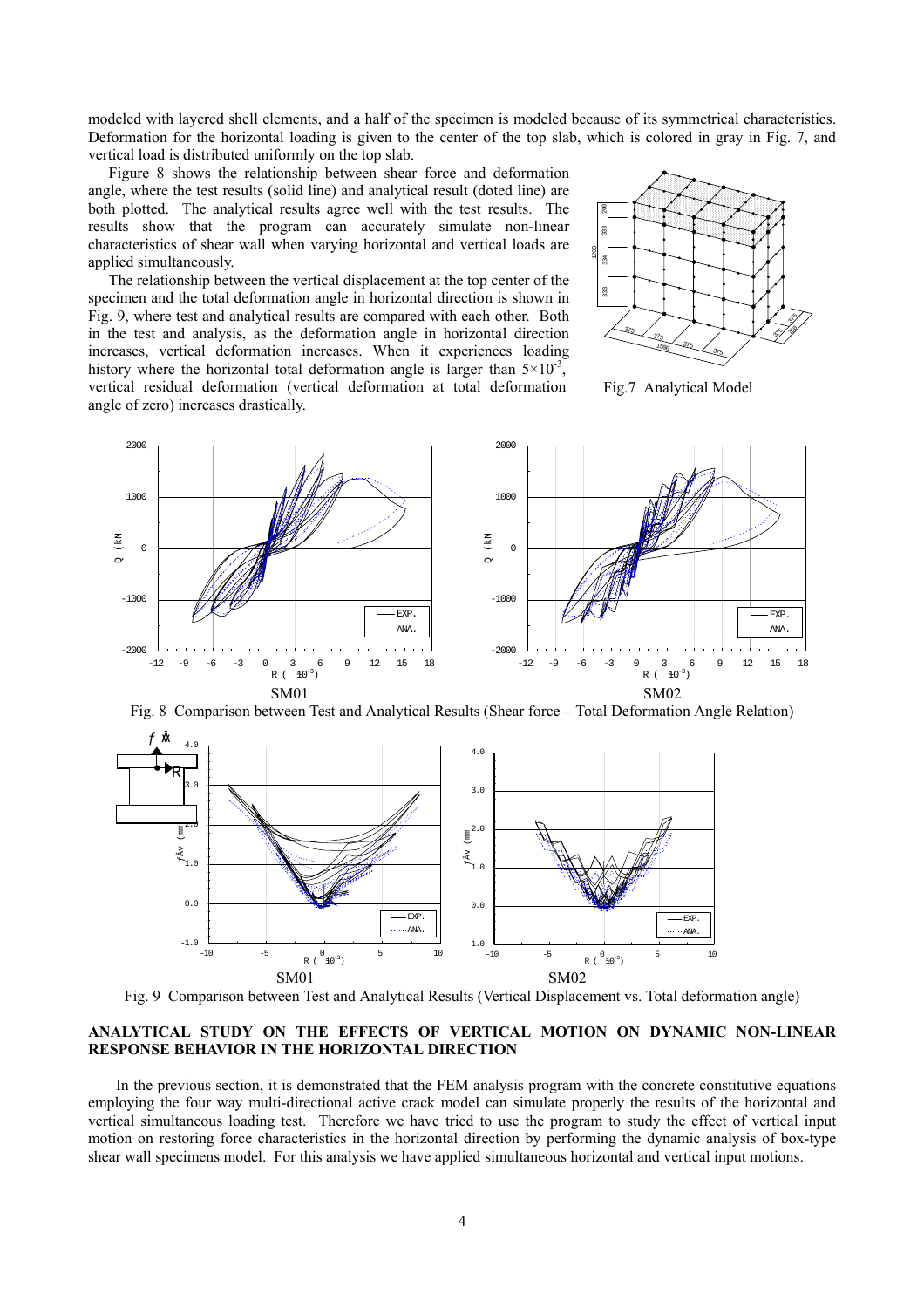#### **Input motions**

A couple of the artificial earthquake motions used for "Shaking Table Test" in the project of "Multi-axis Loading Tests on RC Shear Walls" is used for the input motions, which are generated according to the following conditions:

- Horizontal and vertical motions are generated by fitting the same target response spectrum.
- The maximum amplitude of the vertical motion is half as large as that of the horizontal motion,
- Independent uniform random number sets are used for phase angles of each wave of both horizontal and vertical input motions.
- The maximum accelerations of horizontal and vertical motions are not generated at the same time.
- The duration of the motions are seven seconds.

Figure 10 shows spectra and acceleration time histories of the generated motions.



Fig. 10 The spectra and time histories of the input motions (level 1)

#### **Models and cases of analysis**

The analysis model is an RC box shear wall, which has the same configuration, material properties, and rebar ratio with the specimen described in section 2, the specimen of the horizontal and vertical simultaneous loading test. The model size is, however, four times as large as the specimen to put the natural period on the peak period region of the spectrum of the input motion. The weight of the top slab is set to make the vertical stress of the wall 1.47 MPa, which is same with that of the static test in the section 2. Total of four cases of analyses are carried out, consisted of the combinations of two levels of input motion and the presence of vertical motions as shown in Table 2.

The magnitude of the input motion of level 2 is determined so as to reach the maximum load carrying capacity of the shear wall, and that of level 1 is determined so as to reach the half of the deformation of the level 2.

Dimensions of the RC shear wall used for the analyses are shown in Fig. 11, and a drawing of the analytical model is shown in Fig. 12.

| Cases   |                        | Horizontal input | Vertical input     |  |
|---------|------------------------|------------------|--------------------|--|
|         | With vertical input    | 700gal           | 350 <sub>gal</sub> |  |
| level 1 | Without vertical input | $700$ gal        | N/A                |  |
| level 2 | With vertical input    | $1100$ gal       | $550$ gal          |  |
|         | Without vertical input | 1100ga           | N/A                |  |

|  |  | Table 2 Analysis parameters |
|--|--|-----------------------------|
|--|--|-----------------------------|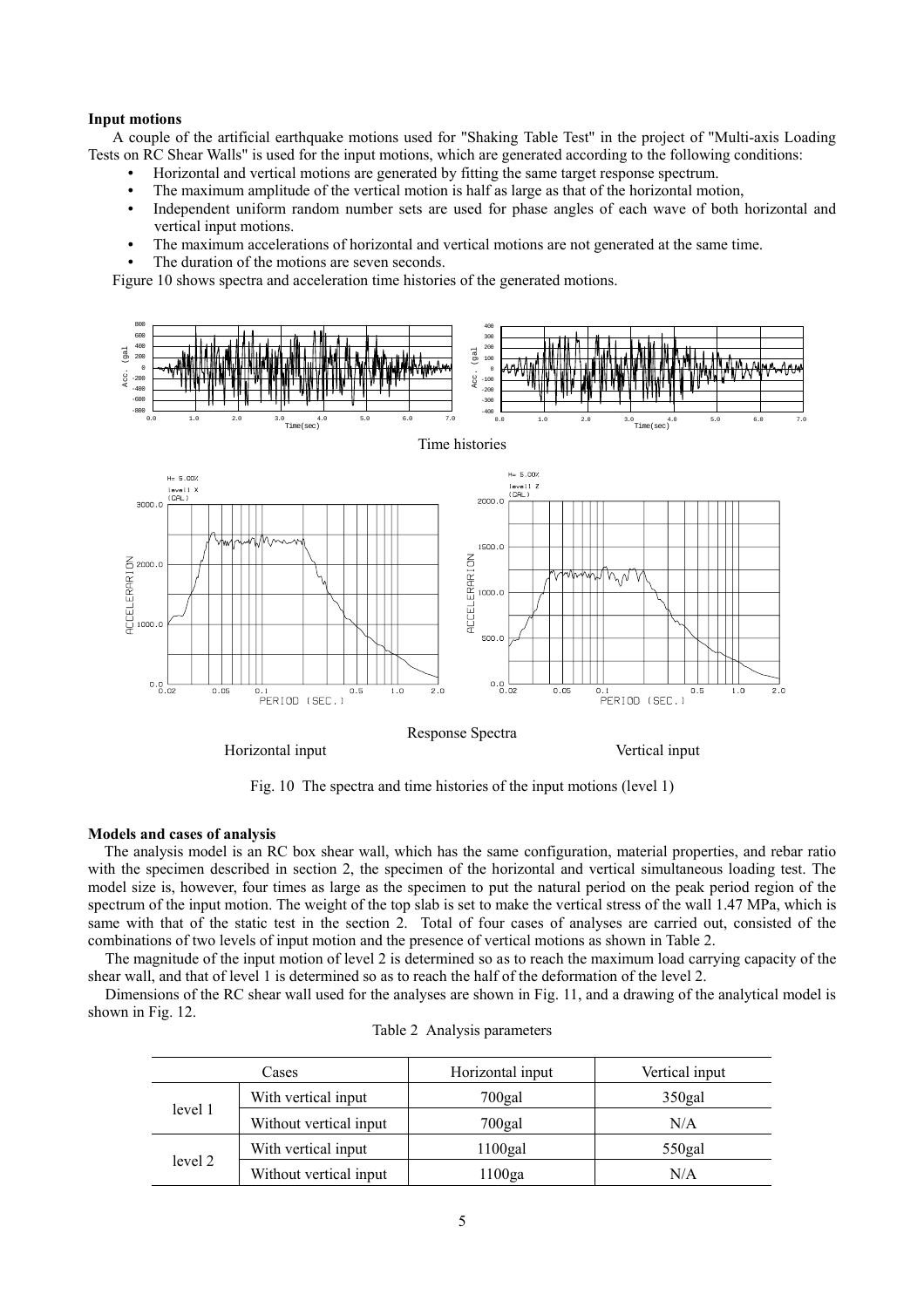#### Analytical results





Fig. 11 Shear wall for the analysis Fig. 12 Analysis model

#### (1) Eigenvalue analysis

Table 3 shows the primary natural period of the RC box shear wall model. It is empirically expected that the stiffness at the maximum shear force decreases to about one fifth and the natural period increases to 2.2 times. Thus, according to the response spectrum of the input motion and the natural period of the specimen under the maximum shear force, the response of the specimen is expected to remain in the plateau of the response spectrum.

| Horizontal            | Vertical              |
|-----------------------|-----------------------|
| $12.8$ Hz             | 28.3 Hz               |
| $(0.078 \text{ sec})$ | $(0.035 \text{ sec})$ |

Table 3 Eigen frequency (natural period) of the primary mode

#### (2) Response analysis results

Figure 13 shows time histories of input motion and acceleration response at the center of the top of the wall for the level 2 cases with the vertical input motion. As can be seen in the figure, the amplification ratio of the vertical response to the vertical input motion is larger than that of the horizontal response to the horizontal input motion.

Figure 14 shows the comparison of acceleration time histories at the top of the specimen for the cases with and without vertical input motion. The horizontal response with the vertical input motion does not have conspicuous difference from that without the vertical input motion. Therefore we cannot say that the vertical response with the vertical input motion is larger than that without the vertical input motion, although the vertical input motion makes the response slightly different from the response without vertical motion.

Figure 15 shows Fourier spectra of acceleration response of each case. The Fourier spectra are calculated to study why the amplification ratio of the vertical response to the input motion is large and furthermore why the large amplification occurs without vertical input motion. In Fig. 15, it is found that the vertical response has peaks at double and fourfold frequency points of the horizontal peaks regardless of the presence of vertical input motion. It is therefore inferred that the horizontal response generates the peaks in the vertical response.

As can be seen in Fig. 9, where horizontal and vertical displacements during the horizontal and vertical simultaneous loading are shown, larger horizontal displacement develops larger upward displacement whose frequency is even-number-fold of horizontal one. Thus the vertical response peaks are generated irrelevant to eigen frequencies in the vertical direction when non-linearity in horizontal direction is considerably strong. That is to say, vertical motion develops much more with the horizontal response, independently of the presence of vertical input motion, than with vertical input.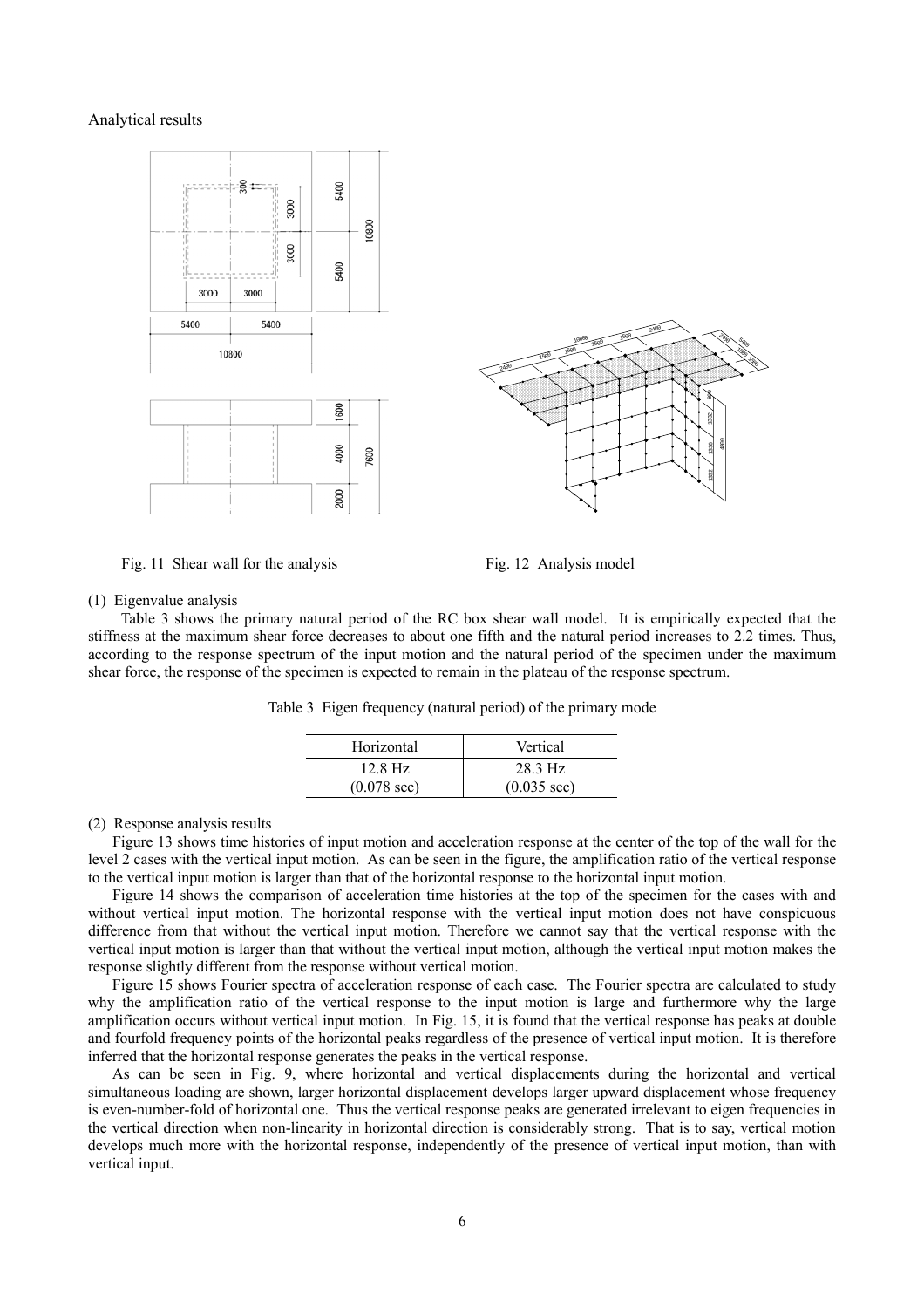

Fig. 13 Time histories of input motion and response acceleration (level 2 with vertical input motion)



Fig. 14 Comparison of response time histories between the cases of with and without vertical input motion